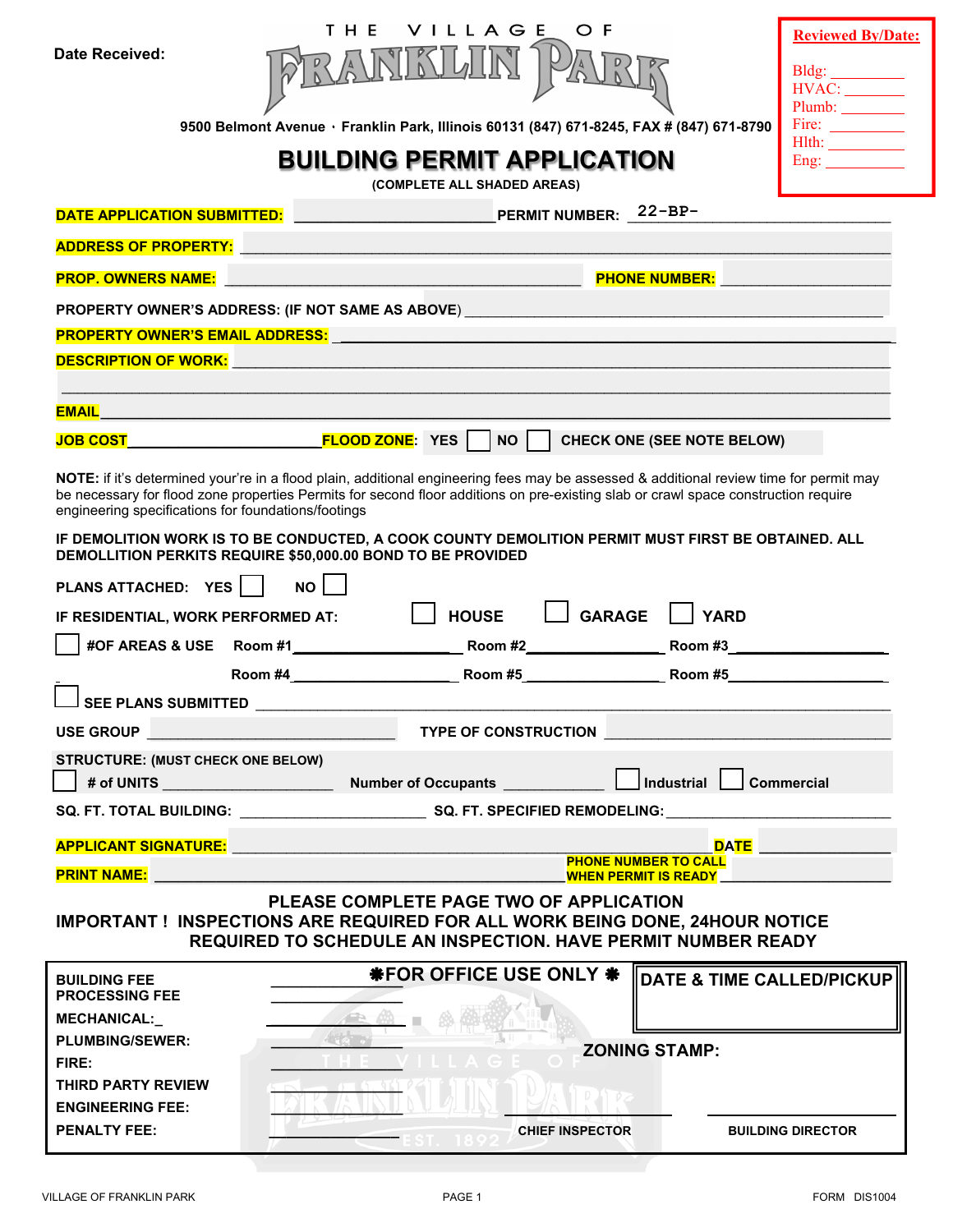

**9500 Belmont Avenue ٠ Franklin Park, Illinois 60131 (847) 671-8245, FAX # (847) 671-8790** 

#### **CONTRACTOR INFORMATION**

**INSTRUCTIONS: ALL CONTRACTORS & SUB-CONTRACTORS MUST BE LICENSED & BONDED WITHIN THE VILLAGE OF FRANKLIN PARK TO PERFORM ANY WORK. (A SEPARATE APPLICATION MUST BE FILLED OUT FOR CONTRACTOR LICENSING) FOR WORK BEING DONE BY CONTRACTOR(S), PLEASE FILL IN THE APPROPRIATE LINE & SUPPLY FOLLOWING INFO(OR SEE BOTTOM OF PAGE FOR PROPERTY OWNER SIGN OFF) PLEASE INCLUDE NAME, ADDRESS AND PHONE NUMBER. ALL DEMOLITION PERMITS REQUIRE \$50,000.00 BOND. IF ADDITIONAL SPACE IS NEEDED ATTACH SEPARATE LIST FOR CONTRACTORS** 

|        | ELECTRICAL: _____________ MUST BE OBTAINED ON A SEPARATE APPLICATION |
|--------|----------------------------------------------------------------------|
|        |                                                                      |
|        |                                                                      |
|        |                                                                      |
|        |                                                                      |
|        |                                                                      |
|        |                                                                      |
|        |                                                                      |
|        |                                                                      |
|        |                                                                      |
| OTHER: |                                                                      |

#### **IF WORK IS TO BE DONE BY THE PROPERTY OWNER:**

**I FULLY UNDERSTAND WHEN I ACT AS GENERAL CONTRACTOR ON MY OWN PROPERTY FOR THIS PROJECT. I ASSUME FULL RESPONSIBILITY FOR VIOLATIONS OF ANY OF THE VILLAGE OF FRANKLIN PARK CODES AND ORDINANCES AND THOSE LAWS OF THE STATE OF ILLINOIS AND ANY APPLICABLE FEDERAL LAW, AS WELLAS ANY REGULATIONS WHICH ARE DERIVATIVES THEREOF.** 

**RESIDENTIAL PLUMBING & ELECTRICAL PERMITS REQUESTED TO BE DONE "BY OWNER" MUST BE ACCOMPANIED BY DETAILED DRAWINGS WITH SPECIFICATIONS, DIMENSIONS & PROPER LABELING. (MAY REQUIRE PLANS FROM A CERTIFIED DESIGN PROFESSIONAL) THESE PLANS WILL BE REVIEWED BY THE PLUMBING OR ELECTRICAL INSPECTORS BEFORE ANY PERMITS ARE RELEASED. A QUIZ WILL BE TAKEN BY OWNER TO SHOW QUALIFICATIONS FOR SUCH WORK.** 

 **\_\_\_\_\_\_\_\_\_\_\_\_\_\_\_\_\_\_\_\_\_\_\_\_\_\_\_\_\_\_\_\_\_\_\_\_\_\_\_\_\_\_\_\_\_\_\_\_\_\_\_\_\_\_\_\_\_ \_\_\_\_\_\_\_\_\_\_\_\_\_\_\_\_\_\_\_\_\_\_\_\_ OWNER SIGNATURE DATE**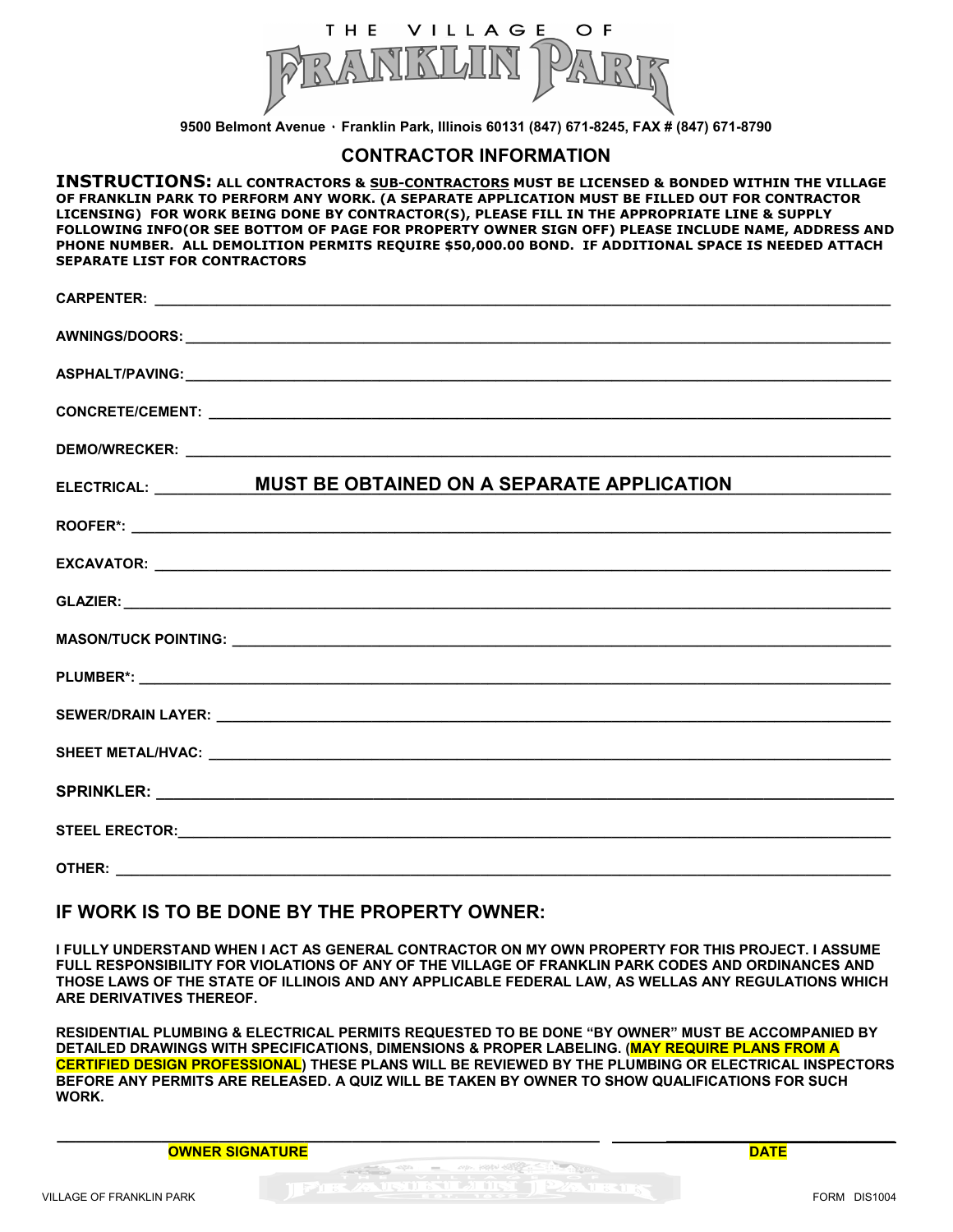

**9500 Belmont Avenue ٠ Franklin Park, Illinois 60131 (847) 671-8245, FAX # (847) 671-8790** 

# **BUILDING PERMIT PROCEDURES/GUIDELINES**

### **APPLICATION FOR PERMIT:**

- Property Owner's address, phone number and name printed.
- Description of work.
- Real Estate Index Number (on tax bill) / it starts with a 12 and ends with 0000.
- Contractors need to be listed with name, address and phone number.
- Total cost of job is required.
- Signature and applicant name to be printed at bottom of application with phone number.
- Permit applications take require five days for us to process and approve; you **will be called** when **permit is ready** for pick-up
- Permits cannot be faxed nor can they be accepted via fax for review.
- **Permits for second floor additions on pre-existing slab or crawl space construction reuire engineering specifications for fondations / footings**

# **TWO (2) COPIES OF AN UPDATED PLAT OF SURVEY IS REQUIRED FOR:**

| Antennas                    | <b>Central Air Units</b> | Fences                      | Porches/Stairs               | <b>Stoops</b>  |
|-----------------------------|--------------------------|-----------------------------|------------------------------|----------------|
| Aprons                      | <b>Concrete Pads</b>     | Garages                     | <b>Room Additions Towers</b> |                |
| Awinings                    | Curbs                    | <b>Handicap Ramps Sheds</b> |                              | Walkways       |
| Canopies                    | <b>Decks</b>             | <b>Patios</b>               | Signs                        | <b>Windows</b> |
| <b>Driveways</b><br>Garden) | Pools                    | <b>Sidewalks</b>            |                              | (Bay, Bow,     |

- Sizes are needed: Height, Width, Length
- 4 sets of detailed drawings are required for construction.(i.e. decks, porches, new construction or building alteration) (**MAY REQUIRE PLANS FROM A CERTIFIED DESING PROFESSIONAL)**